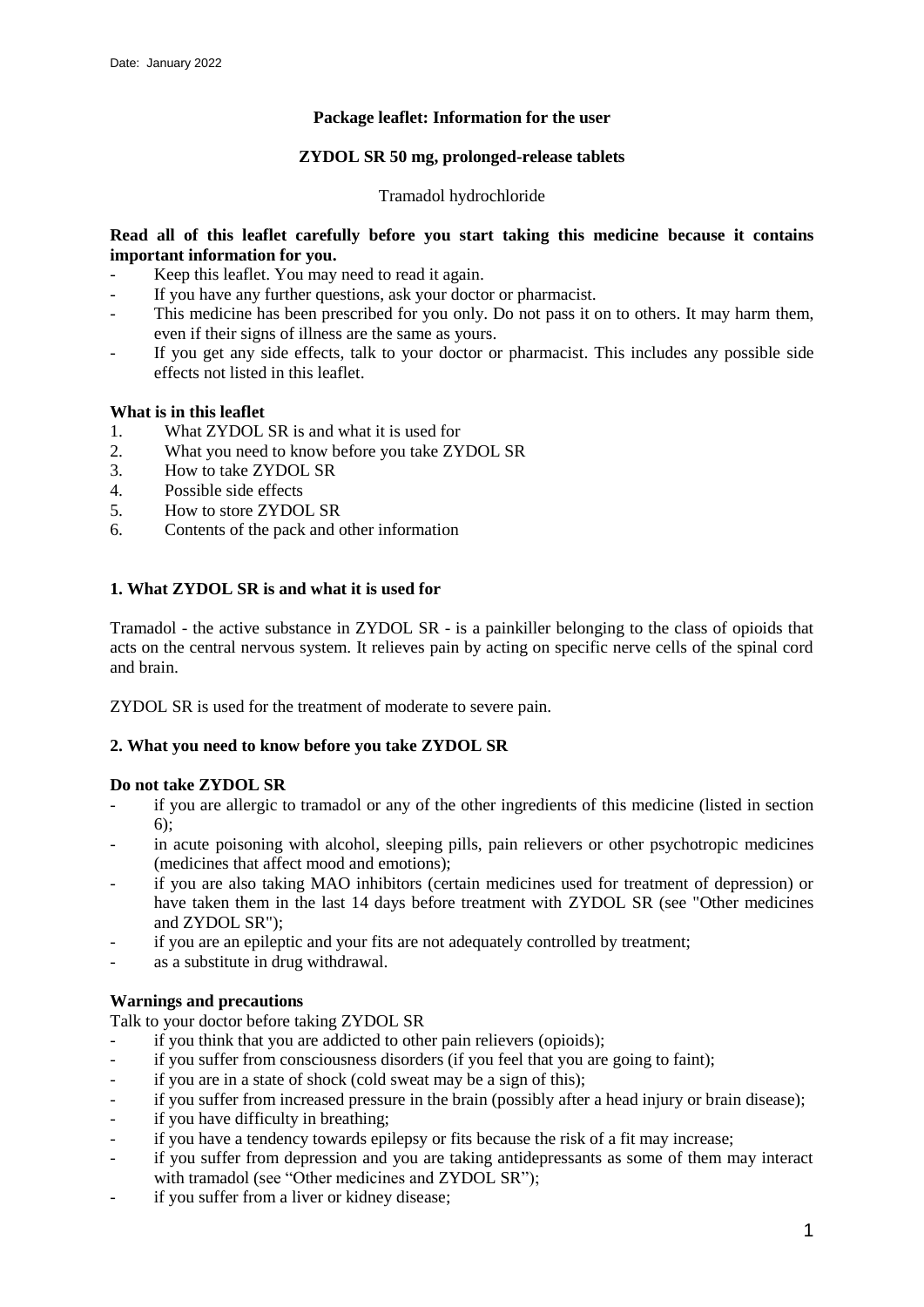### Sleep-related breathing disorders

ZYDOL SR contains an active substance that belongs to the group of opioids. Opioids can cause sleep-related breathing disorders, for example central sleep apnea (shallow/pause of breathing during sleep) and sleep-related hypoxemia (low level of oxygen in the blood).

The risk of experiencing central sleep apnea is dependent on the dose of opioids. Your doctor may consider decreasing your total opioid dosage if you experience central sleep apnea.

There is a small risk that you may experience a so-called serotonin syndrome that can occur after having taken tramadol in combination with certain antidepressants or tramadol alone. Seek medical advice immediately if you have any of the symptoms related to this serious syndrome (see section 4 "Possible side effects").

Epileptic fits have been reported in patients taking tramadol at the recommended dose level. The risk may be increased when doses of tramadol exceed the recommended upper daily dose limit (400 mg).

Please note that ZYDOL SR may lead to physical and psychological addiction. When ZYDOL SR is taken for a long time, its effect may decrease, so that higher doses have to be taken (tolerance development). In patients with a tendency to abuse medicines or who are dependent on medicines, treatment with ZYDOL SR should only be carried out for short periods and under strict medical supervision.

Please also inform your doctor if one of these problems occurs during ZYDOL SR treatment or if they applied to you in the past.

Tramadol is transformed in the liver by an enzyme. Some people have a variation of this enzyme and this can affect people in different ways. In some people, they may not get enough pain relief but other people are more likely to get serious side effects. If you notice any of the following side effects, you must stop taking this medicine and seek immediate medical advice: slow or shallow breathing, confusion, sleepiness, small pupils, feeling or being sick, constipation, lack of appetite.

Talk to your doctor if you experience any of the following symptoms while taking ZYDOL SR: Extreme fatigue, lack of appetite, severe abdominal pain, nausea, vomiting or low blood pressure. This may indicate that you have adrenal insufficiency (low cortisol levels). If you have these symptoms, contact your doctor, who will decide if you need to take hormone supplement.

### **Other medicines and ZYDOL SR**

Tell your doctor or pharmacist if you are taking, have recently taken or might take any other medicines.

ZYDOL SR should not be taken together with MAO inhibitors (certain medicines for the treatment of depression).

The pain-relieving effect of ZYDOL SR may be reduced and the length of time it acts may be shortened, if you take medicines which contain

- carbamazepine (for epileptic fits);
- ondansetron (prevents nausea).

Your doctor will tell you whether you should take ZYDOL SR, and which dose.

The risk of side effects increases,

if you are taking other pain relievers such as morphine and codeine (also as cough medicine), and alcohol while you are taking ZYDOL SR. You may feel drowsier or feel that you might faint. If this happens tell your doctor.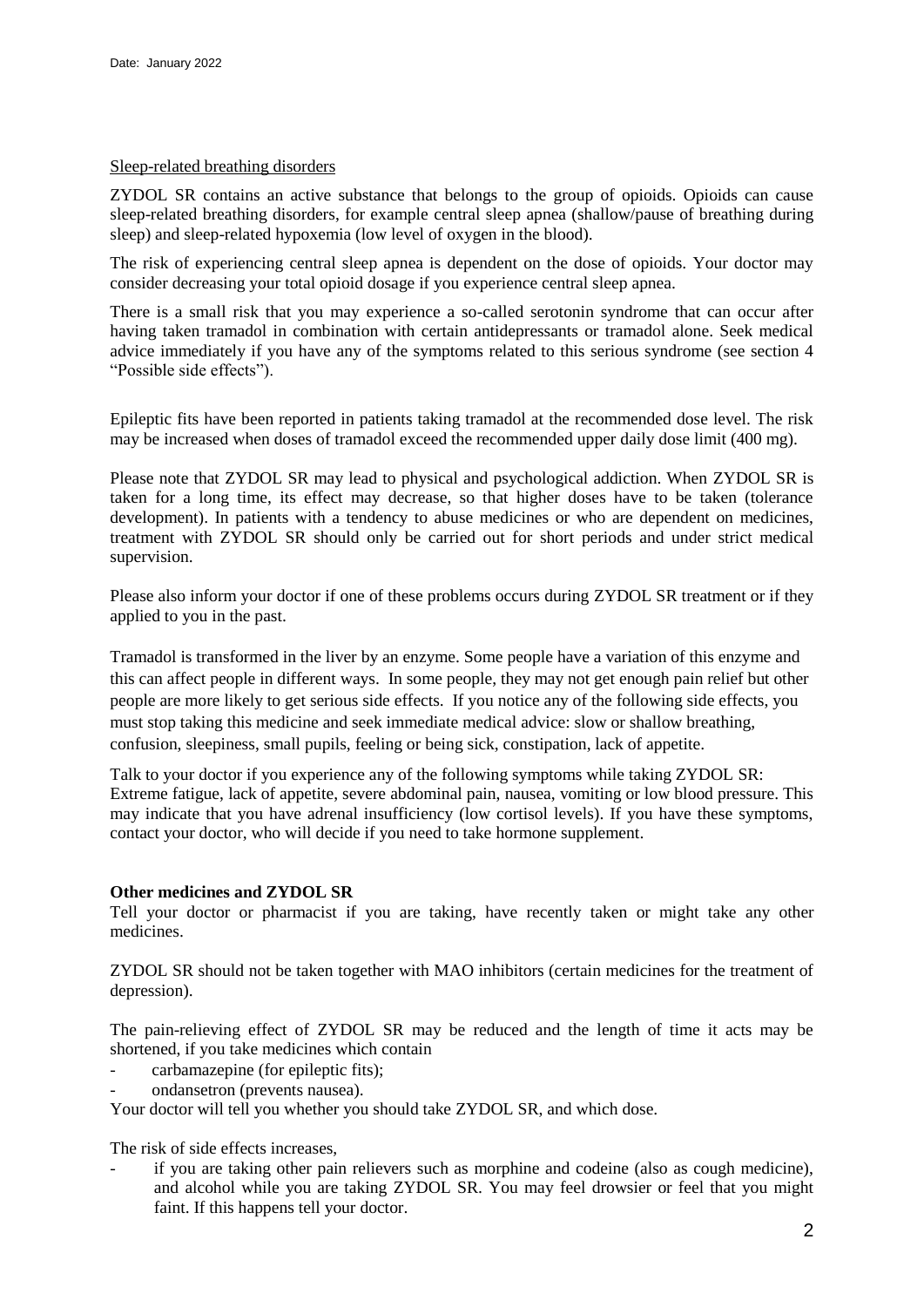Concomitant use of ZYDOL SR and tranquillizers or sleeping pills (e.g. benzodiazepines), increases the risk of drowsiness, difficulties in breathing (respiratory depression), coma and may be life-threatening. Because of this, concomitant use should only be considered when other treatment options are not possible. However, if your doctor prescribes ZYDOL SR together with sedating medicines the dose and the duration of concomitant treatment should be limited by your doctor. Please tell your doctor about all sedating medicines you are taking, and follow your doctor's dose recommendation closely. It could be helpful to inform friends or relatives to be aware of the signs and symptoms stated above. Contact your doctor when experiencing such symptoms.

- if you are taking medicines which may cause convulsions (fits), such as certain antidepressants or antipsychotics. The risk having a fit may increase if you take ZYDOL SR at the same time. Your doctor will tell you whether ZYDOL SR is suitable for you.
- if you are taking certain antidepressants, ZYDOL SR may interact with these medicines and you may experience serotonin syndrome (see section 4 "Possible side effects").
- if you are taking coumarin anticoagulants (medicines for blood thinning), e.g. warfarin, together with ZYDOL SR. The effect of these medicines on blood clotting may be affected and bleeding may occur.

### **ZYDOL SR with food and alcohol**

Do not drink alcohol during treatment with ZYDOL SR as its effect may be intensified. Food does not influence the effect of ZYDOL SR.

#### **Children and adolescents**

Use in children with breathing problems:

Tramadol is not recommended in children with breathing problems, since the symptoms of tramadol toxicity may be worse in these children.

#### **Pregnancy, breast-feeding and fertility**

If you are pregnant or breast-feeding, think you may be pregnant or are planning to have a baby, ask your doctor or pharmacist for advice before taking this medicine.

There is very little information regarding the safety of tramadol in human pregnancy. Therefore you should not use ZYDOL SR if you are pregnant.

Chronic use during pregnancy may lead to withdrawal symptoms in newborns.

Tramadol is excreted into breast milk. For this reason, you should not take Zydol more than once during breast-feeding, or alternatively, if you take Zydol more than once, you should stop breastfeeding. Based on human experience tramadol is suggested not to influence female or male fertility.

#### **Driving and using machines**

ZYDOL SR may cause drowsiness, dizziness and blurred vision and therefore may impair your reactions. If you feel that your reactions are affected, do not drive a car or other vehicle, do not use electric tools or operate machinery.

#### **ZYDOL SR contains lactose.**

If you have been told by your doctor that you have an intolerance to some sugars, contact your doctor before taking this medicinal product. This is because the tablets contain lactose.

### **3. How to take ZYDOL SR**

Always take this medicines exactly as your doctor has told you. Check with your doctor or pharmacist if you are not sure.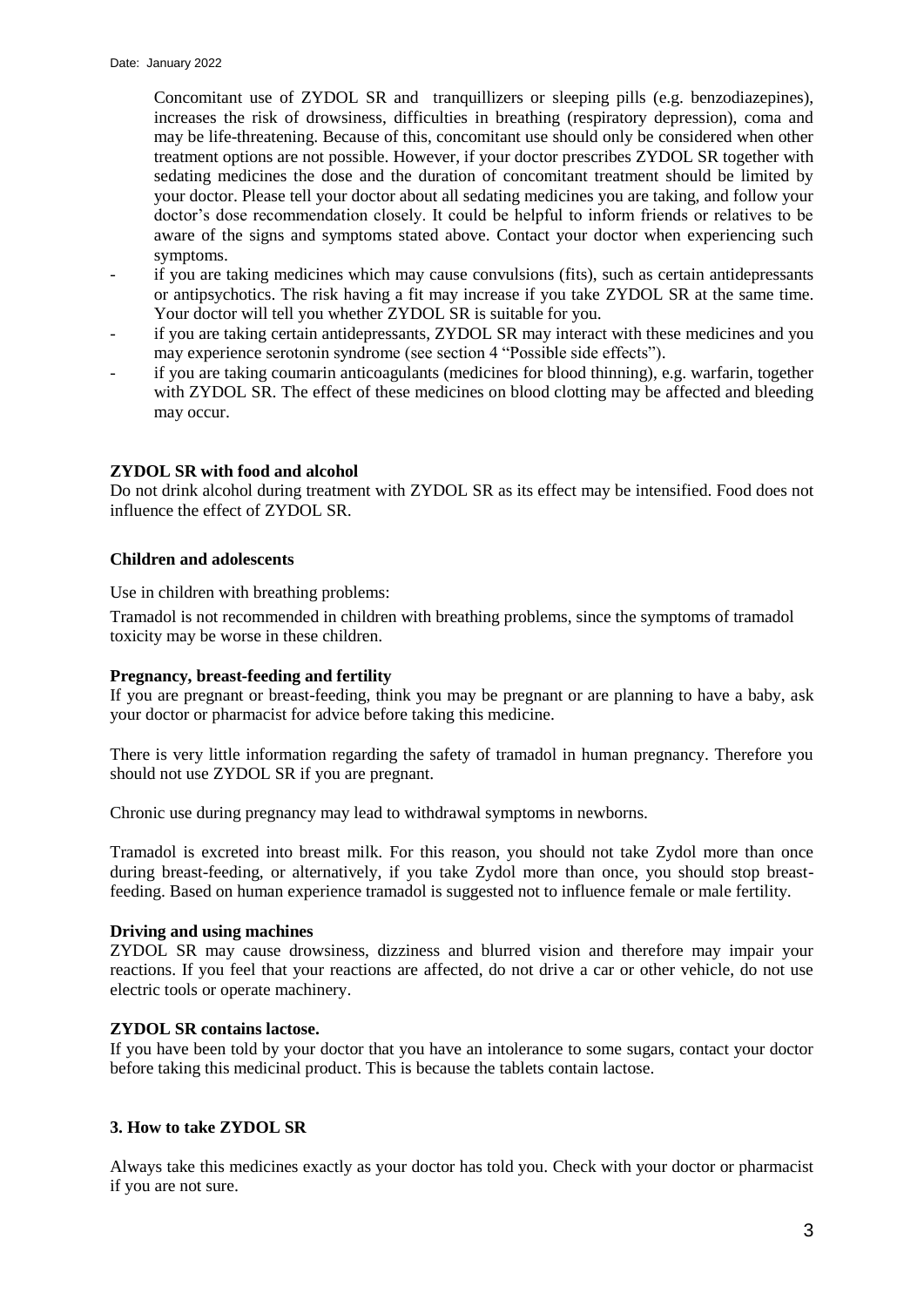The dosage should be adjusted to the intensity of your pain and your individual pain sensitivity. In general the lowest pain-relieving dose should be taken. Do not take more than 400 mg tramadol hydrochloride daily, except if your doctor has instructed you to do so.

Unless otherwise prescribed by your doctor, the usual dose is:

# *Adults and adolescents from the age of 12 years*

One or two ZYDOL SR 50 mg prolonged-release tablets twice daily (equivalent to 100 mg - 200 mg tramadol hydrochloride per day), preferably in the morning and evening.

Your doctor may prescribe a different, more appropriate dosage strength of ZYDOL SR if necessary.

If necessary, the dose may be increased up to 150 mg or 200 mg twice daily (equivalent to 300 mg  $-$ 400 mg tramadol hydrochloride per day).

#### *Children*

ZYDOL SR is not suitable for children below the age of 12 years.

#### *Elderly patients*

In elderly patients (above 75 years) the excretion of tramadol may be delayed. If this applies to you, your doctor may recommend prolonging the dosage interval.

#### *Severe liver or kidney disease (insufficiency)/dialysis patients*

Patients with severe liver and/or kidney insufficiency should not take ZYDOL SR. If in your case the insufficiency is mild or moderate, your doctor may recommend prolonging the dosage interval.

#### *How and when should you take ZYDOL SR?*

ZYDOL SR prolonged-release tablets are for oral use.

Always swallow ZYDOL SR prolonged-release tablets whole, not divided or chewed, with sufficient liquid, preferably in the morning and evening. You may take the tablets on an empty stomach or with meals.

### *How long should you take ZYDOL SR?*

You should not take ZYDOL SR for longer than necessary.

If you need to be treated for a longer period, your doctor will check at regular short intervals (if necessary with breaks in treatment) whether you should continue to take ZYDOL SR and at what dose.

If you have the impression that the effect of ZYDOL SR is too strong or too weak, talk to your doctor or pharmacist.

### **If you take more ZYDOL SR than you should**

If you have taken an additional dose by mistake, this will generally have no negative effects. You should take your next dose as prescribed.

After taking very high doses, pin-point pupils, vomiting, fall in blood pressure, fast heart beat, collapse, disturbed consciousness up to coma (deep unconsciousness), epileptic fits, and difficulty in breathing up to cessation of breathing may occur. In such cases a doctor should be called immediately!

## **If you forget to take ZYDOL SR**

If you forget to take the tablets, pain is likely to return. Do not take a double dose to make up for forgotten individual doses, simply continue taking the tablets as before.

### **If you stop taking ZYDOL SR**

If you interrupt or finish treatment with ZYDOL SR too soon, pain is likely to return. If you wish to stop treatment on account of unpleasant effects, please tell your doctor.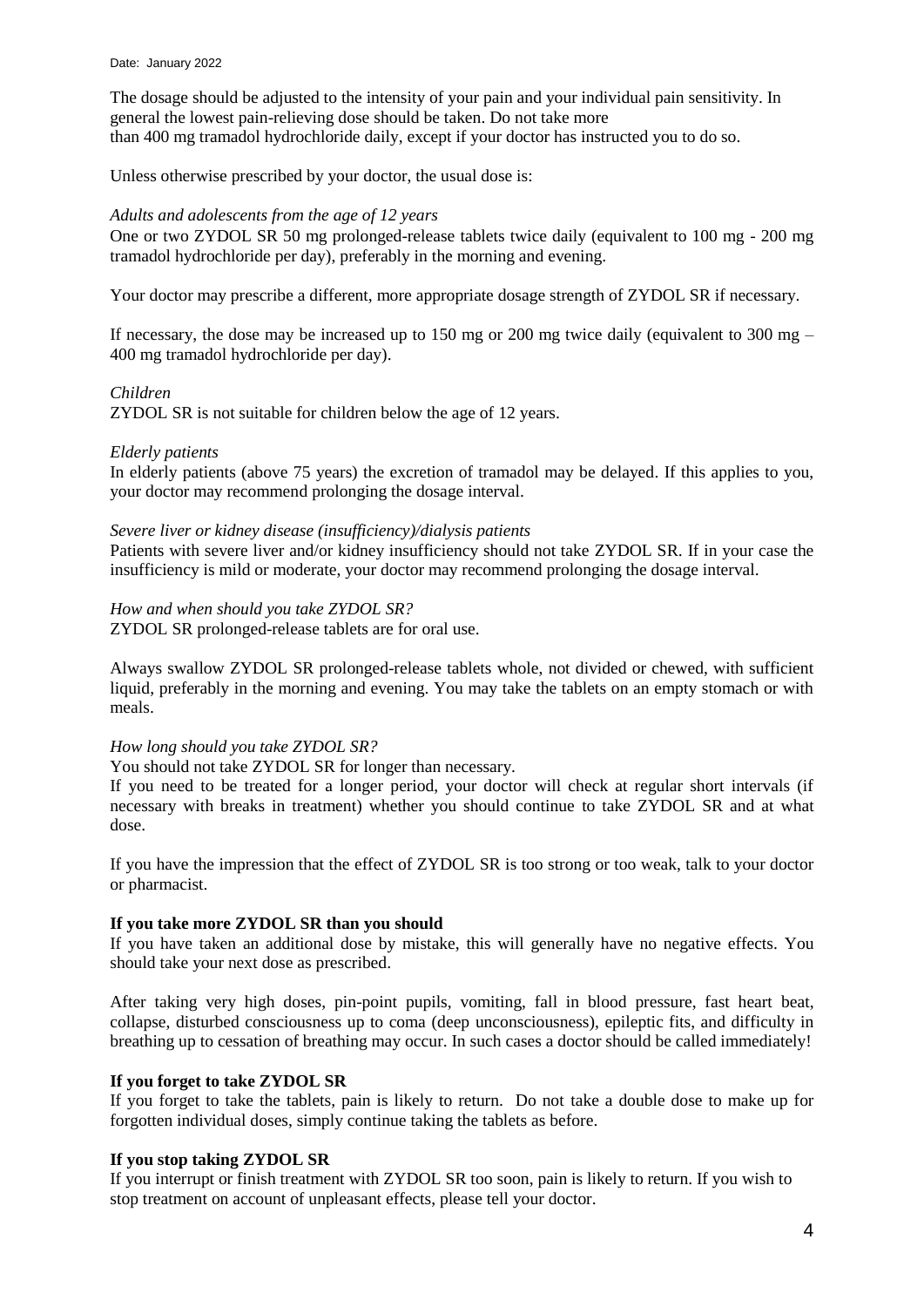You should not suddenly stop taking this medicine unless your doctor tells you to. If you want to stop taking your medicine, discuss this with your doctor first, particularly if you have been taking it for a long time. Your doctor will advise you when and how to stop, which may be by lowering the dose gradually to reduce the chance of developing unnecessary side effects (withdrawal symptoms).

Generally there will be no after-effects when treatment with ZYDOL SR is stopped. However, on rare occasions, people who have been taking ZYDOL SR prolonged-release tablets for some time may feel unwell if they abruptly stop taking them. They may feel agitated, anxious, nervous or shaky. They may be hyperactive, have difficulty sleeping and have stomach or bowel disorders. Very few people may get panic attacks, hallucinations, unusual perceptions such as itching, tingling and numbness, and noise in the ears (tinnitus). Further unusual CNS symptoms, i.e. confusion, delusions, change of perception of the own personality (depersonalization), and change in perception of reality (derealisation) and delusion of persecution (paranoia) have been seen very rarely. If you experience any of these complaints after stop taking ZYDOL SR, please consult your doctor.

If you have any further questions on the use of this medicine, ask your doctor or pharmacist.

### **4. Possible side effects**

Like all medicines, this medicine can cause side effects, although not everybody gets them.

# **You should see a doctor immediately if you experience symptoms of an allergic reaction such as swollen face, tongue and/or throat, and/or difficulty swallowing or hives together with difficulties in breathing.**

The most common side effects during treatment with ZYDOL SR are nausea and dizziness, which occur in more than 1 in 10 people.

Very common: may affect more than 1 in 10 people

- dizziness
- nausea

Common: may affect up to 1 in 10 people

- headaches, drowsiness
- fatigue
- constipation, dry mouth, vomiting
- sweating (hyperhidrosis)

Uncommon: may affect up to 1 in 100 people

- effects on the heart and blood circulation (pounding of the heart, fast heartbeat, feeling faint or collapse). These adverse effects may particularly occur in patients in an upright position or under physical strain.
- urge to vomit (retching), stomach trouble (e.g. feeling of pressure in the stomach, bloating), diarrhea
- skin reactions (e.g. itching, rash)

Rare: may affect up to 1 in 1,000 people

 Allergic reactions (e.g. difficulty in breathing, wheezing, swelling of skin) and shock (sudden circulation failure) have occurred in very rare cases.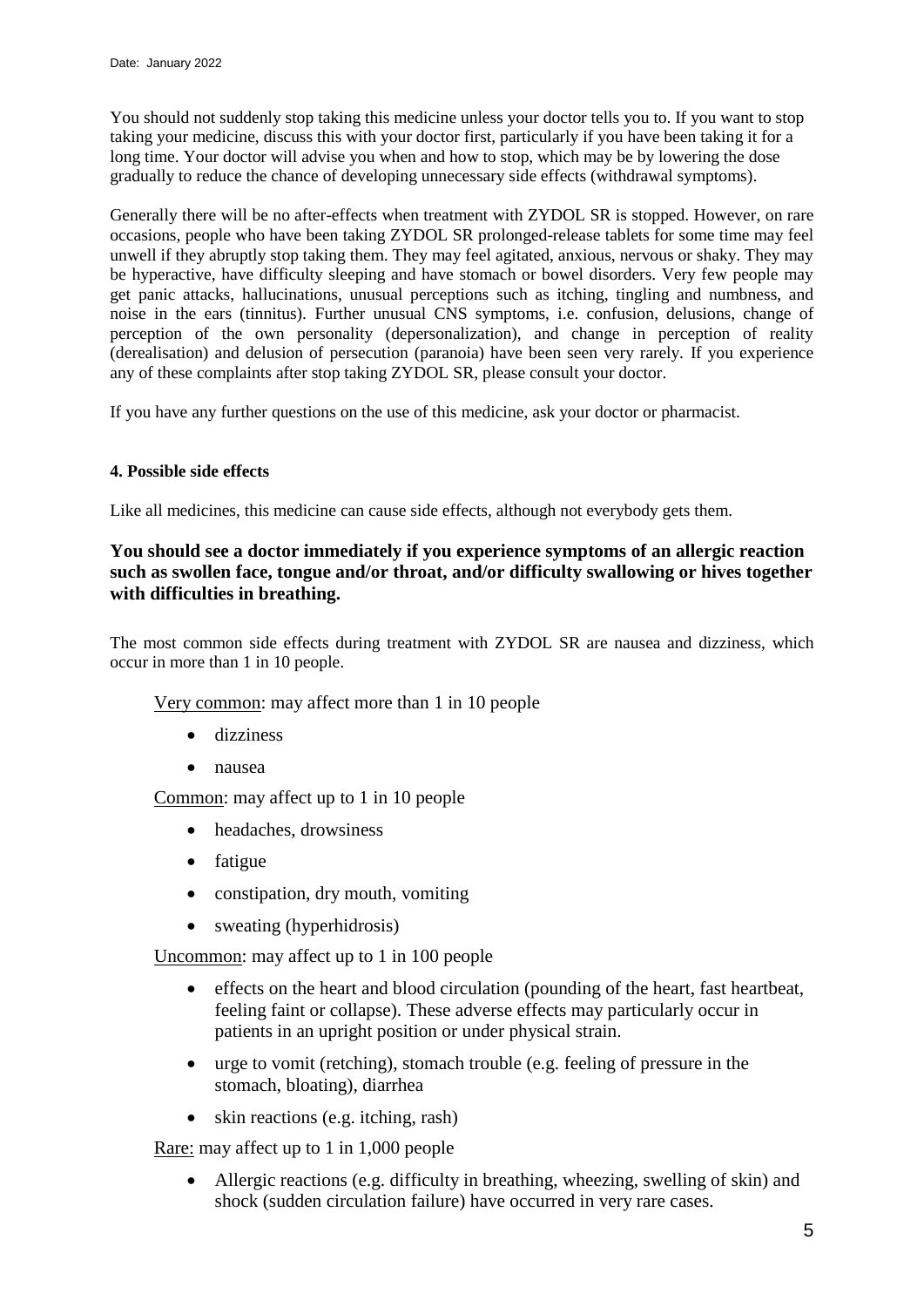- slow heartbeat
- increase in blood pressure
- abnormal sensations (e.g. itching, tingling, numbness), trembling, epileptic fits, muscle twitches, uncoordinated movement, transient loss of consciousness (syncope), speech disorders.
- Epileptic fits have occurred mainly at high doses of tramadol or when tramadol was taken at the same time as other medicines which may induce fits.
- changes in appetite
- hallucination, confusional state, sleep disorders, delirium, anxiety and nightmares
- Psychological complaints may appear after treatment with ZYDOL SR. Their intensity and nature may vary (according to the patient's personality and length of therapy). These may appear as a change in mood (mostly high spirits, occasionally irritated mood), changes in activity (usually suppression, occasionally increase) and decreased cognitive and sensory perception (changes in senses and recognition, which may lead to errors in judgment).
- Drug dependence may occur.
- vision blurred, constriction of the pupil (miosis), excessive dilation of the pupils (mydriasis)
- slow breathing, shortness of breath (dyspnoea)
- Worsening of asthma has been reported, however it has not been established whether it was caused by tramadol. If the recommended doses are exceeded, or if other medicines that depress brain function are taken at the same time, breathing may slow down.
- weak muscles
- passing urine with difficulty or pain, passing less urine than normal (dysuria)

Very rare: may affect up to 1 in 10,000 people

• hepatic enzyme increased

Not known: frequency cannot be estimated from the available data

- decrease in blood sugar level
- hiccups

Serotonin syndrome, that can manifest as mental status changes (e.g. agitation, hallucinations, coma), and other effects, such as fever, increase in heart rate, unstable blood pressure, involuntary twitching, muscular rigidity, lack of coordination and/or gastrointestinal symptoms (e.g. nausea, vomiting, diarrhoea) (see section 2 "What you need to know before you take ZYDOL SR").

When treatment is stopped abruptly signs of drug withdrawal syndrome may appear (see "If you stop taking ZYDOL SR").

# **Reporting of side effects**

If you get any side effects talk to your doctor or pharmacist. This includes any possible side effects not listed in this leaflet. You can also report side effects directly via HPRA Pharmacovigilance, Website: [www.hpra.ie.](http://www.imb.ie/)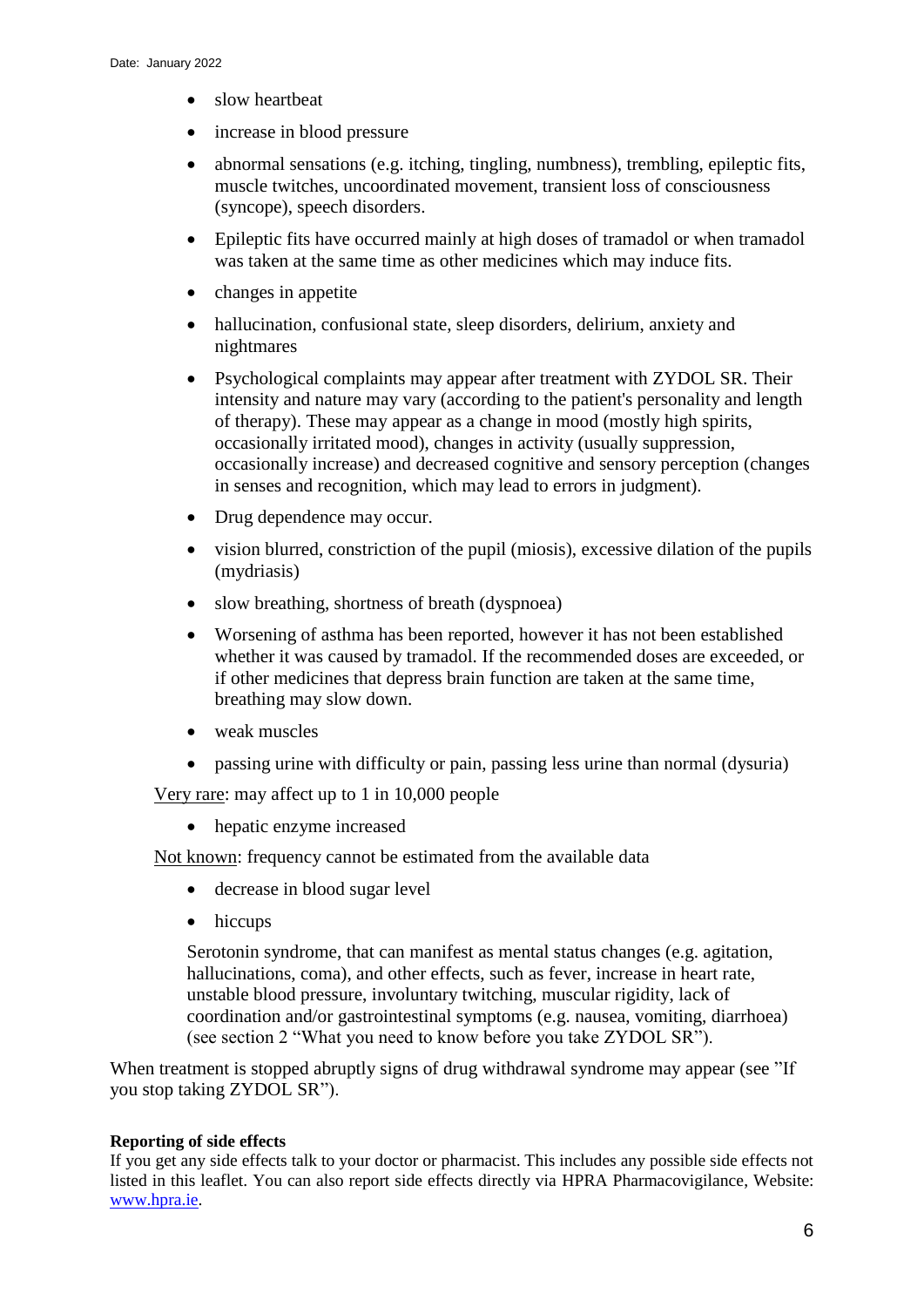By reporting side effects, you can help provide more information on the safety of this medicine.

# **5. How to store ZYDOL SR**

Keep this medicine out of the sight and reach of children.

Do not use this medicine after the expiry date which is stated on the carton and the blister. The expiry date refers to the last day of that month. This medicinal product does not require any special storage conditions.

Do not throw away any medicines via wastewater or household waste. Ask your pharmacist how to throw away medicines you no longer use. These measures will help protect the environment.

### **6. Contents of the pack and other information**

#### **What ZYDOL SR contains**

The active substance is tramadol hydrochloride.

*ZYDOL SR 50 mg, prolonged-release tablets:*

Each tablet contains 50 mg tramadol hydrochloride.

The other ingredients are:

Tablet core: microcrystalline cellulose, hypromellose 100 000 mPa·s, magnesium stearate, colloidal anhydrous silica.

Film coating: hypromellose 6 mPa·s, lactose monohydrate (see section 2 "ZYDOL SR contains lactose"), macrogol 6000, propylene glycol, talc, titanium dioxide (E 171), yellow iron oxide (E 172).

### **What ZYDOL SR looks like and contents of the pack**

ZYDOL SR 50 mg, prolonged-release tablets are round, biconvex pale yellow coloured film-coated tablets, marked with the manufacturer's logo  $\triangle$  on one side, marked T0 on the other side.

ZYDOL SR 50 mg prolonged-release tablets are packed in blisters strips and are supplied in boxes of 10, 20, 30, 50, 60, 100 and 150 (10x15) tablets.

Not all pack sizes may be marketed.

### **Marketing Authorisation Holder and Manufacturer**

Marketinig Authorisation Holder: Grünenthal Pharma Ltd. 4045 Kingswood Road Citywest Business Park Citywest, Co. Dublin Ireland

Manufacturer: Grünenthal GmbH Zieglerstr. 6 D-52078 Germany

This medicinal product is authorised in the Member States of the E.E.A. under the following names:

| France         | Contramal L.P. 50 mg  |
|----------------|-----------------------|
| Germany        | Nobligan retard 50 mg |
| Ireland        | Zydol SR 50 mg        |
| United Kingdom | Zydol SR 50 mg        |

### **This leaflet was last revised:**